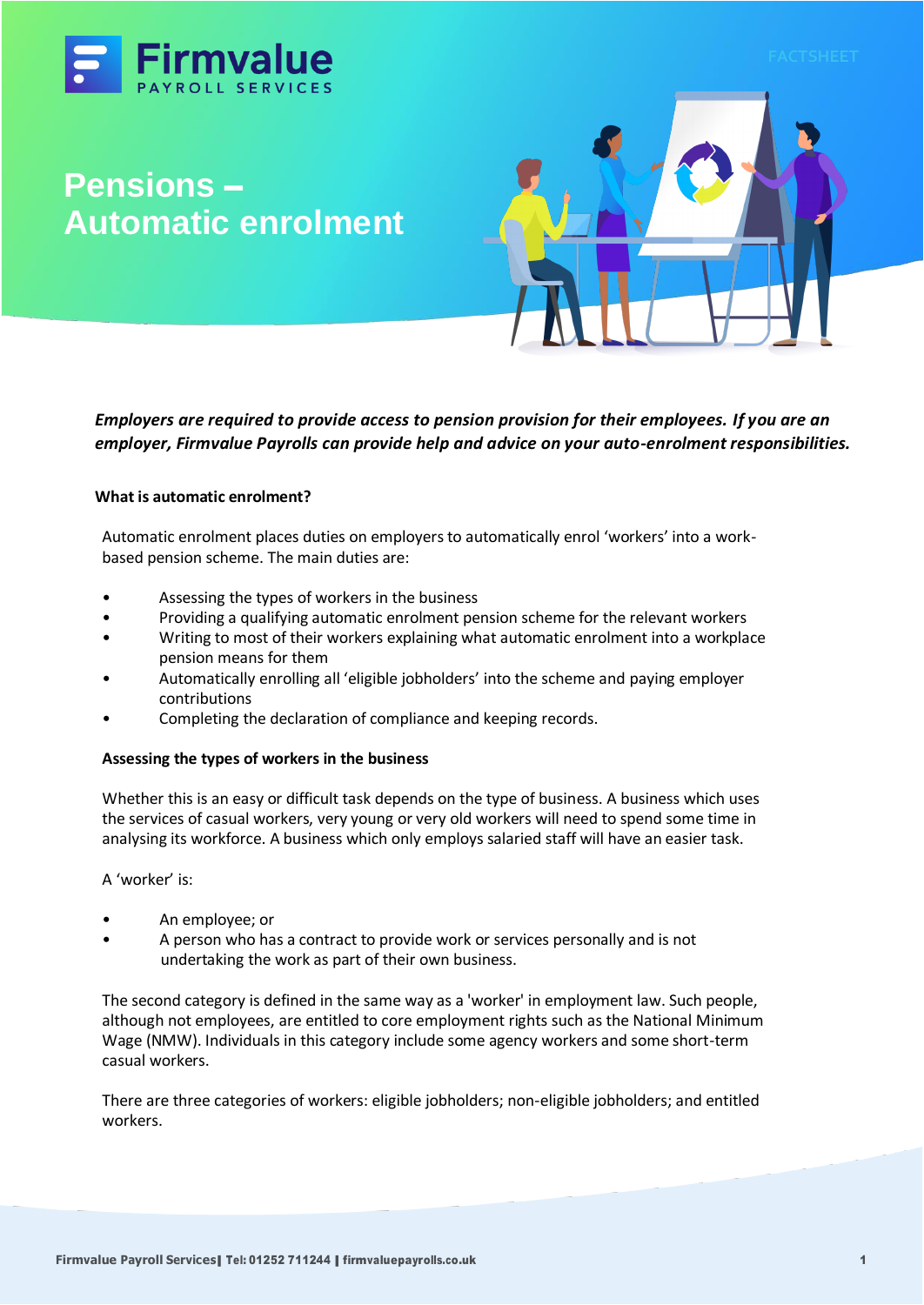An 'eligible jobholder' is a worker who is:

- Aged between 22 years and the State Pension Age
- Earning over the minimum earnings threshold (currently £10,000)
- Working or ordinarily working in the UK
- Not already in a qualifying pension scheme.

Most workers will be eligible jobholders unless the employer already has a qualifying pension scheme. These are the workers for which automatic enrolment will be required.

Other workers (non-eligible jobholders) may have the right to 'opt in' (i.e. join a scheme) and should therefore be treated as eligible jobholders. 'Entitled workers' are entitled to join the scheme but there is no requirement on the employer to make employer contributions in respect of these workers.

The categorisation of workers can be difficult in some circumstances. Please [contact us](https://www.firmvaluepayrolls.co.uk/) if you are unsure of how to assess the types of workers you have.

In December 2017, following a review of the auto-enrolment system by the Department for Work and Pensions, the government proposed to change the lower age limit from 22 to 18 (while maintaining the upper age limit at the SPA). Under the proposals, those aged between 18 and the SPA would be automatically enrolled into a workplace pension scheme if they earned above £10,000 per year. Workers aged 16 to 18 and employees over the SPA would remain eligible to opt into their workplace pension scheme. This plan has yet to be implemented.

### **What is a qualifying automatic enrolment pension scheme?**

Employers are able to comply with their obligations by using an existing qualifying pension scheme, setting up a new scheme or using the government low cost scheme - the National Employment Savings Trust (NEST).

It is important that the pension scheme chosen will deliver good outcomes for the employee's retirement savings. This could mean that an employer's existing scheme may not be appropriate as it might have been designed for the needs of higher paid and more senior employees. This may mean that NEST, for example, could be an appropriate scheme for employees who are not currently entitled to be a member of an existing employer scheme.

To be a qualifying automatic enrolment scheme, a scheme must meet the qualifying criteria and the automatic enrolment criteria.

The main part of the qualifying criteria requires the pension scheme to meet certain minimum standards, which differ according to the type of pension scheme. Most employers will want to offer a defined contribution pension scheme. The minimum requirements for such schemes are a minimum total contribution based on qualifying earnings, of which a specified amount must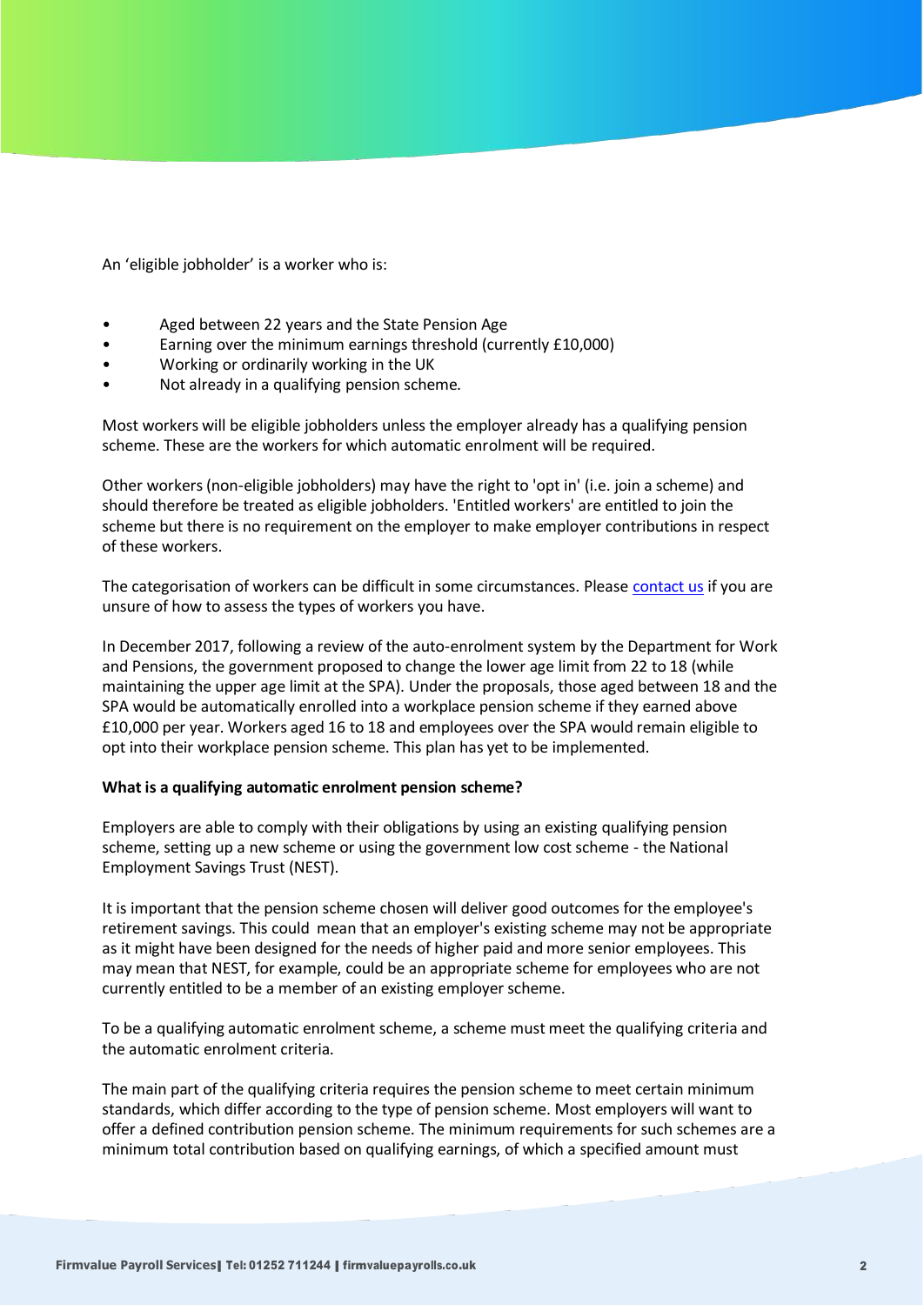come from the employer.

To be an automatic enrolment scheme, the scheme must not contain any provisions that:

- Prevent the employer from making the required arrangements to automatically enrol, opt in or re- enrol a 'jobholder'
- Require the jobholder to express a choice in relation to any matter, or to provide any information in order to remain an active member of the pension scheme.

The second point above means, for example, that the pension scheme has a default fund into which the pension contributions attributable to the jobholder will be invested. The jobholder should however have a choice of other funds if they want. We may be able to advise you on an appropriate route to take. Pleas[e contact us.](https://www.firmvaluepayrolls.co.uk/)

### **Does automatic enrolment apply to all employers?**

The law came into force for very large employers in 2012 and has been rolled out with staggered implementation dates or 'staging dates' by reference to the number of employees.

From October 2017, all new employers had automatic enrolment duties from the date they employed their first member of staff.

In principle, contributions will be due from the first day of employment but it is possible to postpone automatic enrolment for some or all employees for a period of up to three months. This may, for example, be used to avoid calculation of contributions on part-period earnings.

An employer can find out more about their duties at [The Pensions Regulator](https://www.thepensionsregulator.gov.uk/) (TPR) website.

### **Communicating with your workers**

Employers are required to write to all workers (except those aged under 16, or 75 and over) explaining what automatic enrolment into a workplace pension means for them.

There are different information requirements for each category of worker. For an eligible jobholder, the letter must include details of how the employee can opt out of the scheme if they wish. The letter must not, however, encourage the employee to opt out.

The TPR has developed a set of letter templates to help you when writing to your employees.

# **Automatic enrolment of eligible jobholders and payment of contributions**

As part of the automatic enrolment process, employers will need to make contributions to the pension scheme for eligible jobholders.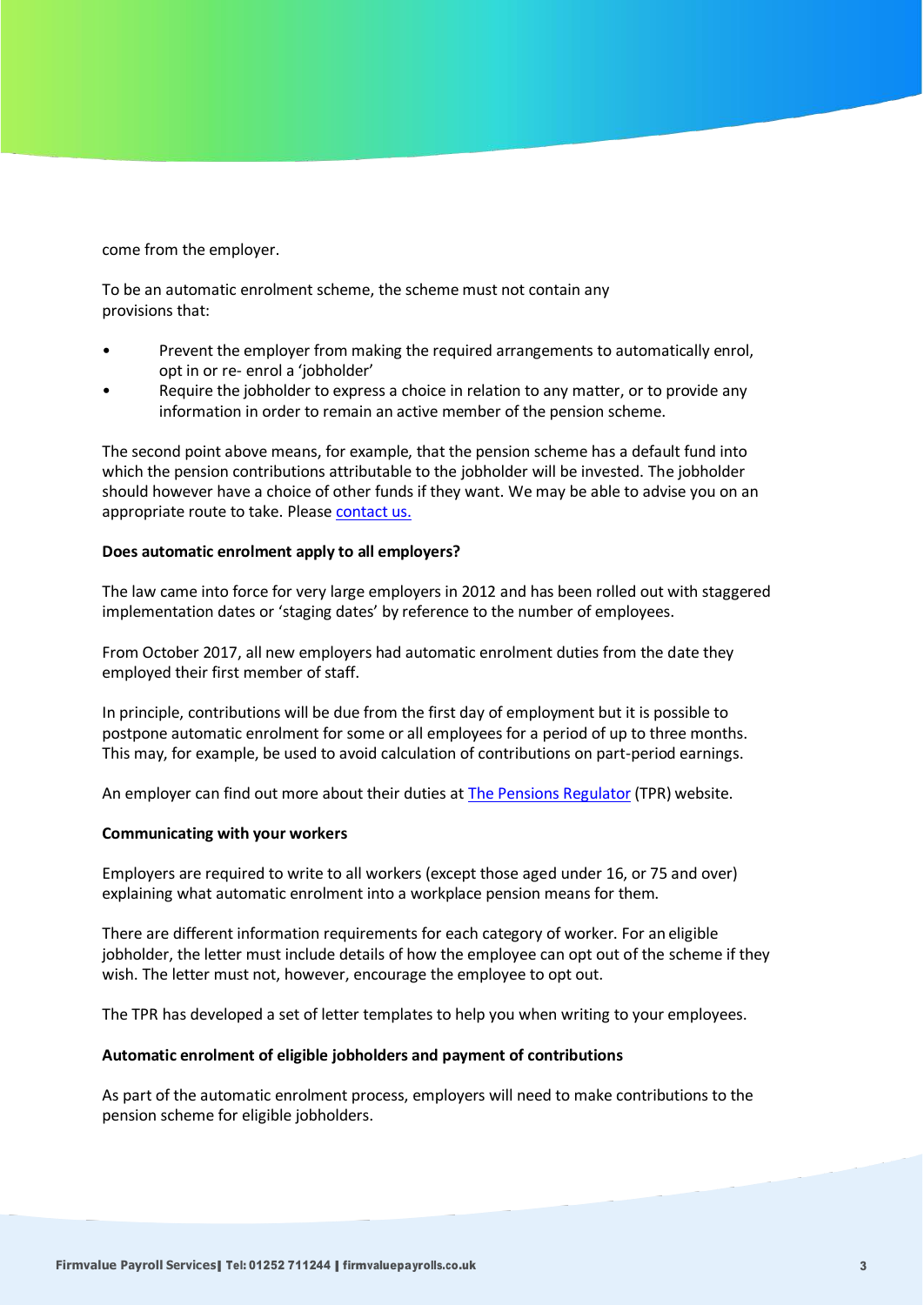All businesses will need to contribute at least 3% on the 'qualifying pensionable earnings' for eligible jobholders. There is also a total minimum contribution which will need to be paid by employees if the employer does not meet the total minimum contribution. If the employer only pays the employer's minimum contribution, the employee's contribution was 3% of their salary for 2018/19 and 5% for 2019/20 and 2020/21.

| Period                          | <b>Employer</b><br>minimum | <b>Total minimum</b><br>contribution |
|---------------------------------|----------------------------|--------------------------------------|
| 6 April 2018 to 5 April<br>2019 | 2%                         | 5%                                   |
| 6 April 2019 onwards            | 3%                         | 8%                                   |

# **What are qualifying pensionable earnings?**

Earnings cover cash elements of pay including overtime and bonuses (gross) but minimum contributions are not calculated on all earnings. Contributions are payable on earnings between the lower and higher thresholds of £6,240 and £50,270 for 2021/22, £6,240 and £50,000 for 2020/21 (£6,136 and £50,000 for 2019/20). Earnings between these amounts are called qualifying earnings. The thresholds are reviewed by the government each tax year.

If we do your payroll, we can help you make these calculations and tell you the deductions from pay and the payments required to the pension scheme.

### **Declaration of Compliance**

TPR (The Pensions Regulator) was established to protect the UK's workplace pensions.

An employer must complete the Declaration of Compliance within five months of the staging date (or from taking on their first employee). In essence the Declaration of Compliance process requires the employer to:

- Confirm the correct auto enrolment procedures have been followed; and
- Provide various pieces of information such as the number of eligible jobholders enrolled.

### **Employers' ongoing duties**

Employers continue to have ongoing duties in respect of auto-enrolment.

### **Re-enrolment**

Employers have a legal duty to re-enrol certain employees back into an automatic pension scheme every three years. The process involves reassessing the workforce and re-enrolling certain employees into their chosen qualifying automatic pension scheme. Employers are also required to complete the re-declaration of compliance with TPR, even if they do not have any staff to re-enrol. Re-enrolment should take place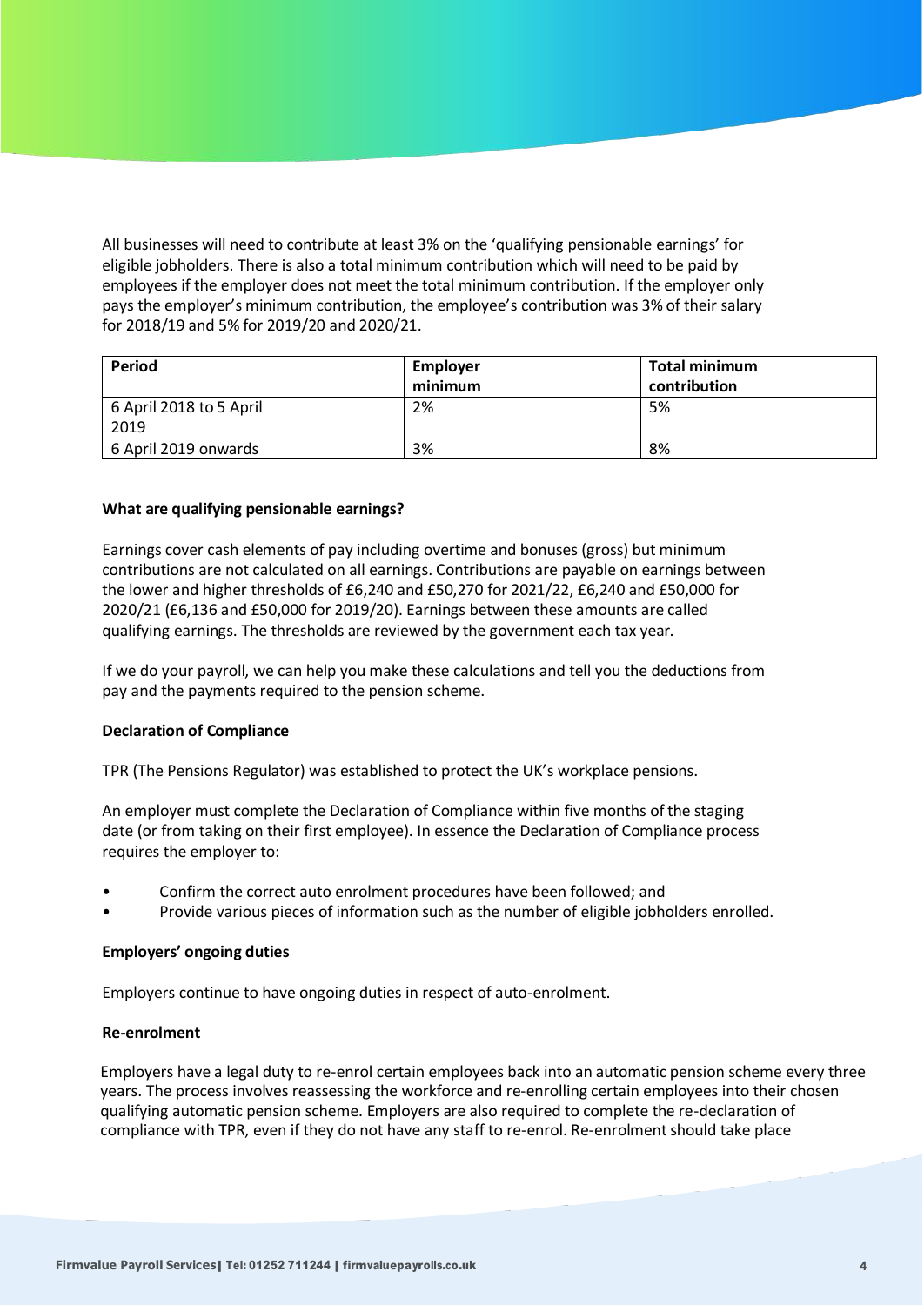approximately three years after the original staging date.

As part of their re-enrolment responsibilities, employers are required to carry out the following tasks:

### **Choose a re-enrolment date**

There is a six month window from which to choose a date for re-enrolment. This can be either three months before or after the anniversary of the original staging date. There is no option to postpone the re-enrolment date.

### **Reassess the workforce**

The employer will only need to assess employees who were previously auto-enrolled and have subsequently either: asked to leave (opted out of) the pension scheme; left the pension scheme after the end of the opt- out period; or stopped or reduced their pension contributions to below the minimum level (and who meet the age and earnings criteria to be re-enrolled). Once the assessment is complete, employers should re- enrol eligible staff into a qualifying pension and start making contributions within six weeks of their re- enrolment date.

### **Write to those who have been re-enrolled**

The employer will need to write to each employee who has been re-enrolled into the pension scheme. This should be done within six weeks of the re-enrolment date. Template letters are available on TPR website.

# **Complete the re-declaration of compliance**

The employer is required to complete and submit the re-declaration of compliance with TPR to let them know that they have met their legal duties. This should be done within five months of the third anniversary of the staging date. An employer is required to do this even if they have not re-enrolled any staff into the pension scheme.

Remember, re-enrolment and re-declaration is a legal requirement and failure to comply with the regulations may result in a fine.

# **The penalties for non-compliance**

Employers who fail to comply with their legal duties may be subject to enforcement action. TPR has a range of powers it can utilise when taking action for non-compliance. This can range from warning letters and statutory notices to financial penalties. Fines range from a £400 fixed penalty, to a varying daily escalating penalty of between £50 and £10,000, depending on the number of employees. In the most extreme cases the Regulator may seek a criminal prosecution.